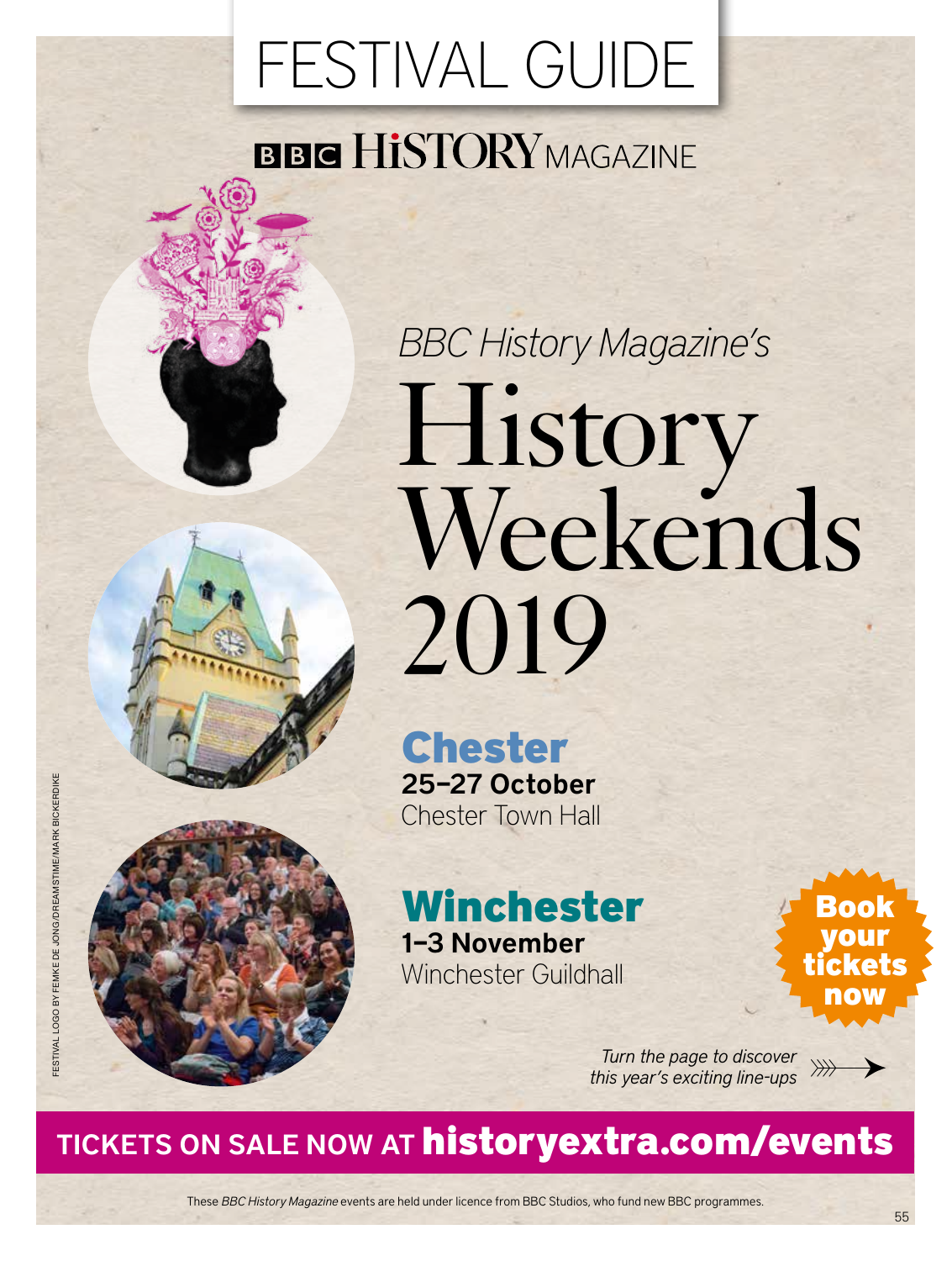# **CHESTER Town Hall** *You'll find a list of ticket prices – plus*<br> *A full rundown of the programme and*<br> *Speaker details – at historyextra.com*

**a full rundown of the programme and speaker details – at historyextra.com/events**

#### 10.30

|       | <b>Friday 25 October</b>                                                                                                                                                  |                                                               | <b>Saturday 26 October</b>                                                             |                                                                                    | <b>Sunday 27 October</b>                                                              |                                                                                                      |       |                                                                                                                                                              |
|-------|---------------------------------------------------------------------------------------------------------------------------------------------------------------------------|---------------------------------------------------------------|----------------------------------------------------------------------------------------|------------------------------------------------------------------------------------|---------------------------------------------------------------------------------------|------------------------------------------------------------------------------------------------------|-------|--------------------------------------------------------------------------------------------------------------------------------------------------------------|
|       | <b>Room One</b>                                                                                                                                                           | <b>Room Two</b>                                               | <b>Room One</b>                                                                        | <b>Room Two</b>                                                                    | <b>Room One</b>                                                                       | <b>Room Two</b>                                                                                      |       |                                                                                                                                                              |
| 10.00 |                                                                                                                                                                           |                                                               | 10.00-11.00<br><b>Lauren Johnson</b>                                                   | 10.00-11.00<br><b>Howard Williams</b>                                              |                                                                                       |                                                                                                      | 10.00 | Highlights of the History<br>Weekend in Chester                                                                                                              |
| 10.30 |                                                                                                                                                                           |                                                               | Shadow King: The Life and<br>Death of Henry VI                                         | <b>Viking Warrior Women</b><br>and the Public<br><b>Archaeology of Death</b>       | 10.30-11.30<br><b>Suzannah Lipscomb</b>                                               | 10.30-11.30<br><b>Roger Moorhouse</b>                                                                | 10.30 |                                                                                                                                                              |
| 11.00 |                                                                                                                                                                           |                                                               |                                                                                        |                                                                                    | Women, Sex and Power in<br>the Sixteenth Century:<br><b>Stories from the Archives</b> | - Poland 1939: The Forgotten<br><b>Campaign of World War Two</b>                                     | 11.00 | For our first-ever Chester History Weekend, we've                                                                                                            |
| 11.30 |                                                                                                                                                                           |                                                               | 11.40-12.40<br><b>Tom Penn</b>                                                         | $11.40 - 12.40$<br><b>Babita Sharma</b>                                            |                                                                                       |                                                                                                      | 11.30 | assembled some of Britain's finest historians, authors and<br>broadcasters to speak about everything                                                         |
| 12.00 |                                                                                                                                                                           |                                                               | A Triple Bond Broken:<br>The Destruction of the                                        | The Corner Shop: A<br><b>Remarkable Human Story</b>                                | 12.00-13.00<br><b>Hallie Rubenhold</b>                                                | 12.00-13.00<br><b>Bart van Es</b>                                                                    | 12.00 | from Ancient Egypt to postwar Britain.<br><b>Dan Jones</b> (left), a perennial                                                                               |
| 12.30 |                                                                                                                                                                           |                                                               | <b>House of York</b>                                                                   |                                                                                    | The Five: Revealing the Lives<br>of the Women Killed by<br>Jack the Ripper            | The Cut Out Girl: Jewish<br>Children in Hiding in the<br>Netherlands during WW2                      | 12.30 | favourite at our events, headlines the<br>Friday night, discussing his brand-new                                                                             |
| 13.00 |                                                                                                                                                                           |                                                               |                                                                                        |                                                                                    |                                                                                       |                                                                                                      | 13.00 | book on the Crusades, which he'll be<br>signing straight after<br>his talk. And then on the Saturday                                                         |
| 13.30 |                                                                                                                                                                           |                                                               |                                                                                        |                                                                                    |                                                                                       |                                                                                                      | 13.30 | afternoon, you'll have the chance to<br>hear from another familiar figure:                                                                                   |
| 14.00 |                                                                                                                                                                           |                                                               | 14.00-15.00<br><b>Michael Wood</b>                                                     | 14.00-15.00<br><b>Chris Naunton</b>                                                | 14.00-15.00<br><b>Thomas Williams</b>                                                 | 14.00-15.00<br><b>Tim Grady</b>                                                                      | 14.00 | Michael Wood (right), one of<br>Britain's best-loved TV presenters and,                                                                                      |
| 14.30 |                                                                                                                                                                           |                                                               | The Peterloo Photograph                                                                | Searching for the<br><b>Lost Tombs of Egypt</b>                                    | <b>Ghosts of Viking London</b>                                                        | German Jews, the<br><b>First World War and its</b><br><b>Deadly Legacy</b>                           | 14.30 | of course, our own monthly columnist.<br>He'll be offering a distinctive take on the Peterloo                                                                |
| 15.00 |                                                                                                                                                                           |                                                               |                                                                                        |                                                                                    |                                                                                       |                                                                                                      | 15.00 | massacre on its 200th anniversary.<br>A second broadcasting legend to                                                                                        |
| 15.30 |                                                                                                                                                                           |                                                               | 15.40-16.40                                                                            | 15.40-16.40                                                                        | 15.40-16.40<br><b>Tom Holland</b>                                                     | 15.40-16.40<br><b>Peter Caddick-Adams</b>                                                            | 15.30 | appear on the Saturday is Jenni<br><b>Murray</b> (left), the longstanding                                                                                    |
| 16.00 |                                                                                                                                                                           |                                                               | <b>Nicola Tallis</b><br><b>Uncrowned Queen: The</b><br><b>Fateful Life of Margaret</b> | - Chris Harding<br>Japan and the West:<br>The Birth of a Nation                    | <b>Christianity: The Most</b><br><b>Enduring Legacy of the</b>                        | Sand and Steel: A New<br><b>History of D-Day</b>                                                     | 16.00 | presenter of Woman's Hour reflecting<br>on some of history's most important and                                                                              |
| 16.30 |                                                                                                                                                                           |                                                               | <b>Beaufort, Tudor Survivor</b>                                                        |                                                                                    | <b>Ancient World</b>                                                                  |                                                                                                      | 16.30 | inspiring women. This theme will be<br>further developed on the Sunday                                                                                       |
| 17.00 |                                                                                                                                                                           | 17.00-18.00<br><b>Peter Gaunt</b>                             | 17.20-18.20                                                                            | 17.20-18.20                                                                        | 17.10-18.10<br><b>Alison Weir</b>                                                     | 17.10-18.10                                                                                          | 17.00 | morning when historian and<br>broadcaster Suzannah Lipscomb                                                                                                  |
| 17.30 |                                                                                                                                                                           | <b>Chester in the English</b><br>Civil War, 1642-46           | <b>Robert Hutchinson</b><br>Henry VIII: The Decline and<br>Fall of a Tyrant            | <b>Sam Willis</b><br>The Myth of Trafalgar                                         | Anna of Kleve: Queen of<br><b>Secrets</b>                                             | <b>Helen Berry</b><br>The Orphan Hero:<br>The Foundling Who                                          | 17.30 | (right) will offer a fresh take on<br>women of the 16th century, and                                                                                         |
| 18.00 |                                                                                                                                                                           |                                                               |                                                                                        |                                                                                    |                                                                                       | <b>Fought at Trafalgar</b>                                                                           | 18.00 | historical author Hallie Rubenhold<br>will speak about her acclaimed new book                                                                                |
| 18.30 |                                                                                                                                                                           |                                                               | 18.50-19.50                                                                            | 18.50-19.50                                                                        |                                                                                       |                                                                                                      | 18.30 | on the victims of Jack the Ripper.<br>On the year we mark the 80th anniversary of the start                                                                  |
| 19.00 | 19.00-20.00<br>19.00-20.00<br><b>Henry Hemming</b><br><b>Tracy Borman</b><br>Our Man in New York<br><b>Gunpowder, Treason and</b><br><b>Plot: The Rise of the Stuarts</b> |                                                               | <b>Jenni Murray</b><br>A History of the World in<br>21 Women                           | <b>Sophie Ambler</b><br>Simon de Montfort and<br><b>England's First Revolution</b> | <b>Book tickets</b><br>now at                                                         |                                                                                                      | 19.00 | of the Second World War, a number of our talks will be<br>themed around this conflict. Historian and author<br><b>Roger Moorhouse</b> (left) will be looking |
| 19.30 |                                                                                                                                                                           |                                                               |                                                                                        |                                                                                    | historyextra.<br>com/events                                                           |                                                                                                      | 19.30 | back at the opening salvoes of the war in<br>1939. Bart van Es will recount the                                                                              |
| 20.00 |                                                                                                                                                                           |                                                               |                                                                                        |                                                                                    |                                                                                       |                                                                                                      | 20.00 | unsettling tale behind his award-<br>winning book The Cut Out Girl: A Story                                                                                  |
| 20.30 | 20.30-21.30<br><b>Dan Jones</b>                                                                                                                                           | 20.30-21.30<br><b>Daisy Dunn</b>                              | 20.30-21.30<br><b>Sam Willis &amp;</b>                                                 |                                                                                    |                                                                                       |                                                                                                      | 20.30 | of War and Family, Lost and Found, which<br>focuses on a young Jewish girl's battle for                                                                      |
| 21.00 | <b>Crusaders: An Epic</b><br><b>History of the Wars for</b><br>the Holy Lands                                                                                             | <b>Surviving Vesuvius: Pliny</b><br>and the Eruption of AD 79 | <b>James Daybell</b><br><b>Unexpected Tudors</b>                                       |                                                                                    |                                                                                       | Information correct at time<br>of going to press. In the unlikely<br>event that any of our speakers  | 21.00 | survival in the Nazi-occupied Netherlands. And military<br>historian Peter Caddick-Adams will be revealing                                                   |
| 21.30 |                                                                                                                                                                           |                                                               |                                                                                        |                                                                                    |                                                                                       | are unable to attend, we reserve<br>the right to replace them with<br>alternatives of equal stature. | 21.30 | his research into the heroic and tragic events of D-Day.                                                                                                     |

### Highlights of the History Weekend in Chester

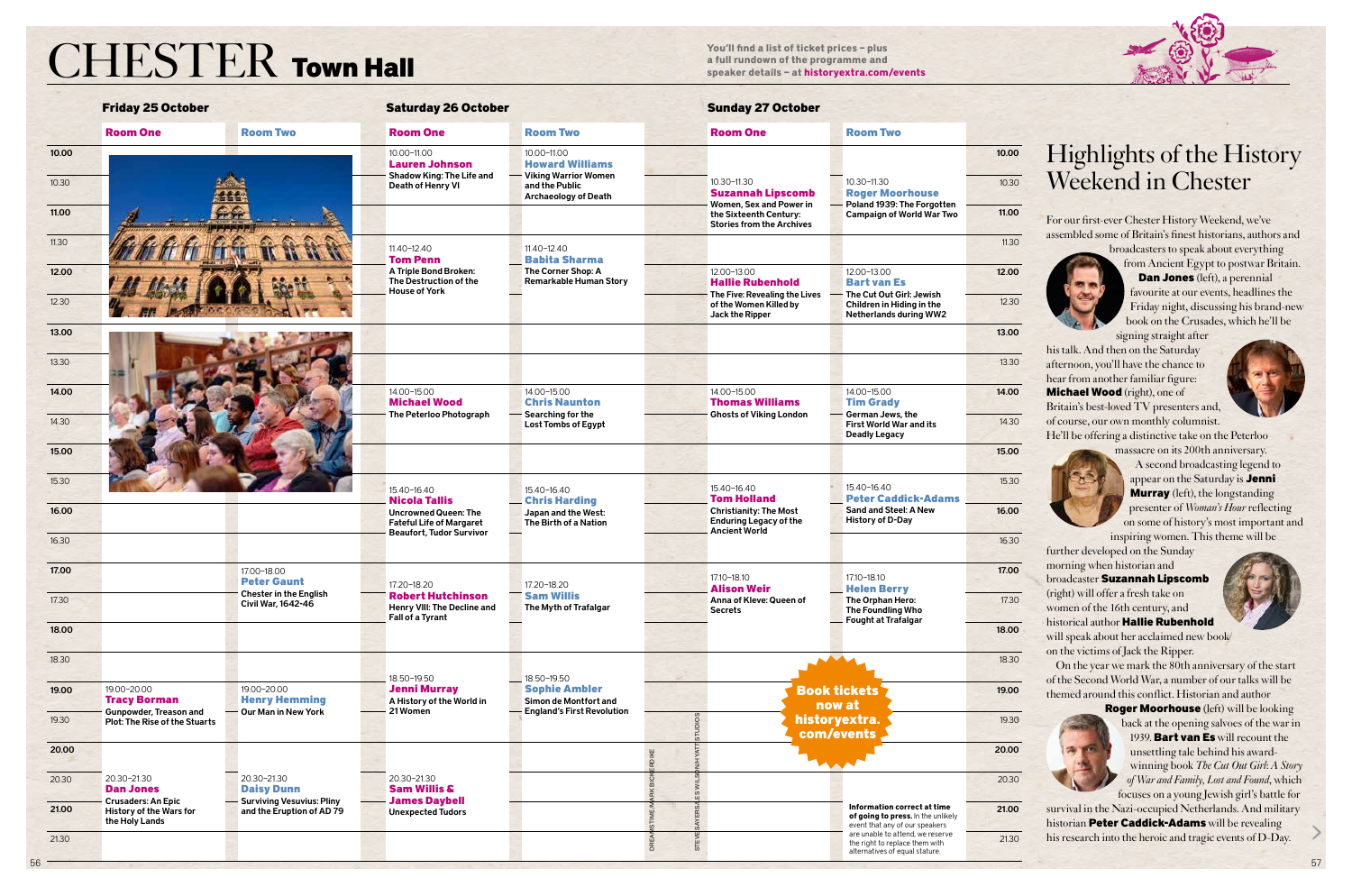## **a** full find a list of ticket prices – plus<br>a full rundown of the programme and<br>speaker details – at historyextra.com/events

**You'll find a list of ticket prices – plus** 



|       | <b>Friday 1 November</b>                                            |                                                               | <b>Saturday 2 November</b>                                                             |                                                                            | <b>Sunday 3 November</b>                                                              |                                                                                                      |       |                                                                                                                            |
|-------|---------------------------------------------------------------------|---------------------------------------------------------------|----------------------------------------------------------------------------------------|----------------------------------------------------------------------------|---------------------------------------------------------------------------------------|------------------------------------------------------------------------------------------------------|-------|----------------------------------------------------------------------------------------------------------------------------|
|       | <b>Room One</b>                                                     | <b>Room Two</b>                                               | <b>Room One</b>                                                                        | <b>Room Two</b>                                                            | <b>Room One</b>                                                                       | <b>Room Two</b>                                                                                      |       |                                                                                                                            |
| 10.00 |                                                                     |                                                               | 10.00-11.00<br><b>Tom Holland</b>                                                      | 10.00-11.00<br><b>Ellie Woodacre</b>                                       |                                                                                       |                                                                                                      | 10.00 | Highlights of the History<br>Weekend in Winchester                                                                         |
| 10.30 |                                                                     |                                                               | <b>Christianity: The Most</b><br><b>Enduring Legacy of the</b><br><b>Ancient World</b> | <b>Early Modern Queens</b><br>on Screen                                    | 10.30-11.30<br><b>Suzannah Lipscomb</b>                                               | 10.30-11.30<br><b>Sophie Ambler</b>                                                                  | 10.30 |                                                                                                                            |
| 11.00 |                                                                     |                                                               |                                                                                        |                                                                            | Women, Sex and Power in<br>the Sixteenth Century:<br><b>Stories from the Archives</b> | - Simon de Montfort and<br><b>England's First Revolution</b>                                         | 11.00 | Our fourth Winchester History Weekend promises to be                                                                       |
| 11.30 |                                                                     |                                                               | 11.30-12.30<br><b>Tom Penn</b>                                                         | 11.30-12.30<br><b>Babita Sharma</b>                                        |                                                                                       |                                                                                                      | 11.30 | the best yet, bringing together many of the biggest names<br>in popular history, alongside a number of experts who've      |
| 12.00 |                                                                     |                                                               | A Triple Bond Broken:<br>The Destruction of the<br><b>House of York</b>                | - The Corner Shop: A<br><b>Remarkable Human Story</b>                      | 12.00-13.00<br><b>Hallie Rubenhold</b>                                                | 12.00-13.00<br><b>Nicola Tallis</b>                                                                  | 12.00 | never before appeared at our events.<br>Following the success of her talk                                                  |
| 12.30 |                                                                     |                                                               |                                                                                        |                                                                            | The Five: Revealing the Lives<br>of the Women Killed by<br>Jack the Ripper            | Uncrowned Queen: The<br><b>Fateful Life of Margaret</b><br><b>Beaufort, Tudor Survivor</b>           | 12.30 | in 2018, we're delighted to welcome<br>back Lucy Worsley (right). On this                                                  |
| 13.00 |                                                                     |                                                               |                                                                                        |                                                                            |                                                                                       |                                                                                                      | 13.00 | occasion, she'll be speaking about<br>the legendary author Jane Austen,                                                    |
| 13.30 |                                                                     |                                                               | 13.30-14.30<br><b>Janina Ramirez</b>                                                   | 13.30-14.30<br><b>Roger Moorhouse</b>                                      |                                                                                       |                                                                                                      | 13.30 | who's buried in Winchester Cathedral.<br>Also returning this year is Max                                                   |
| 14.00 |                                                                     |                                                               | <b>Medieval Wonder Women</b>                                                           | Poland 1939: The Forgotten<br><b>Campaign of World War Two</b>             | 14.00-15.00<br><b>Michael Wood</b>                                                    | 14.00-15.00<br><b>Carey Fleiner</b>                                                                  | 14.00 | <b>Hastings</b> (left), whose upcoming<br>history of the Dambusters raid is sure                                           |
| 14.30 |                                                                     |                                                               |                                                                                        |                                                                            | The Peterloo Photograph                                                               | <b>Formidable Dames: The</b><br>Women Behind, Beside and<br><b>Beyond the Emperor Nero</b>           | 14.30 | to be one of the autumn's publishing<br>highlights - and will be the subject of<br>his talk. He's joined on the line-up by |
| 15.00 |                                                                     |                                                               | 15.10-16.10<br><b>Jenni Murray</b>                                                     | 15.10-16.10<br><b>Thomas Williams</b>                                      |                                                                                       |                                                                                                      | 15.00 | another doyen of Second World War<br>history, <b>Antony Beevor</b> , who will be speaking about                            |
| 15.30 |                                                                     |                                                               | A History of the World in<br>21 Women                                                  | <b>Ghosts of Viking London</b>                                             | 15.40-16.40<br><b>Antony Beevor</b>                                                   | 15.40-16.40<br><b>Anita Anand</b>                                                                    | 15.30 | Arnhem, 75 years after the disaster of<br><b>Operation Market Garden.</b>                                                  |
| 16.00 |                                                                     | 16.00-17.00<br><b>James Holland</b>                           |                                                                                        |                                                                            | <b>Arnhem: The Battle for</b><br>the Bridges, 1944                                    | <b>The Patient Assassin:</b><br>A True Tale of Massacre,                                             | 16.00 | Among the new faces for 2019 is<br>the historian Sophie Ambler (right),                                                    |
| 16.30 |                                                                     | Normandy '44                                                  | 16.40-17.40                                                                            | 16.40-17.40                                                                |                                                                                       | <b>Revenge and the Raj</b>                                                                           | 16.30 | who will be discussing Simon de<br>Montfort and his role in the Second                                                     |
| 17.00 |                                                                     |                                                               | <b>Tracy Borman</b><br>Henry VIII and the Men Who<br><b>Made Him</b>                   | <b>Barry Cunliffe</b><br><b>Scythians: Warrior Nomads</b><br>of the Steppe | 17.10-18.10<br><b>Max Hastings</b>                                                    | 17.10-18.10<br><b>Rvan Lavelle</b>                                                                   | 17.00 | Barons' War - a pivotal moment for<br>Medieval England. Also appearing for                                                 |
| 17.30 |                                                                     |                                                               |                                                                                        |                                                                            | <b>Chastise: The Dambusters</b><br><b>Story, 1943</b>                                 | The King and the Earls:<br><b>Crisis and Rebellion on the</b>                                        | 17.30 | the first time is BBC broadcaster<br><b>Babita Sharma</b> (left), whose talk                                               |
| 18.00 | 18.00-19.00<br><b>Lauren Johnson</b>                                | 18.00-19.00<br><b>Peter Caddick-Adams</b>                     | 18.20-19.20                                                                            | 18.20-19.20                                                                |                                                                                       | Eve of the Norman Conquest                                                                           | 18.00 | will centre on the fascinating history<br>of British corner shops.                                                         |
| 18.30 | Shadow King: The Life and<br>Death of Henry VI                      | <b>Sand And Steel: A New</b><br><b>History of D-Day</b>       | <b>Alison Weir</b><br><b>Anna of Kleve: Queen</b>                                      | <b>Henry Hemming</b><br><b>Our Man in New York</b>                         | $\blacktriangle$                                                                      |                                                                                                      | 18.30 | The Tudors never fail to draw a crowd<br>at our History Weekends, and this year's                                          |
| 19.00 |                                                                     |                                                               | of Secrets                                                                             |                                                                            | <b>Book tickets</b><br>now at                                                         |                                                                                                      | 19.00 | event has the era well covered. You can<br>take your pick from Alison Weir's                                               |
| 19.30 |                                                                     |                                                               |                                                                                        |                                                                            | historyextra.<br>com/events                                                           |                                                                                                      | 19.30 | exploration of the life of 'Anna of<br>Kleve' - aka Anne of Cleves - Tracy<br><b>Borman's novel take on Anne's</b>         |
| 20.00 | 20.00-21.00<br><b>Dan Jones</b>                                     | 20.00-21.00<br><b>Dominic Sandbrook</b>                       |                                                                                        | 20.00-21.00<br><b>Sam Willis &amp;</b>                                     |                                                                                       |                                                                                                      |       | famous husband Henry VIII, Nicola<br>Tallis's (right) biographical talk on the                                             |
| 20.30 | <b>Crusaders: An Epic History of</b><br>the Wars for the Holy Lands | <b>Who Dares Wins: Britain in</b><br>the Age of the Falklands | Jane Austen at Home                                                                    | <b>James Daybell</b><br><b>Unexpected Tudors</b>                           |                                                                                       |                                                                                                      | 20.30 | great Tudor matriarch Margaret Beaufort,<br>and something a little different with Sam Willis and                           |
| 21.00 |                                                                     |                                                               |                                                                                        |                                                                            |                                                                                       | Information correct at time<br>of going to press. In the unlikely<br>event that any of our speakers  | 21.00 | James Daybell's presentation, 'Unexpected Tudors'.<br>Whichever lectures you choose to attend, you're sure                 |
| 21.30 |                                                                     |                                                               |                                                                                        |                                                                            |                                                                                       | are unable to attend, we reserve<br>the right to replace them with<br>alternatives of equal stature. | 21.30 | to be informed and entertained in equal measures.                                                                          |

### Highlights of the History Weekend in Winchester